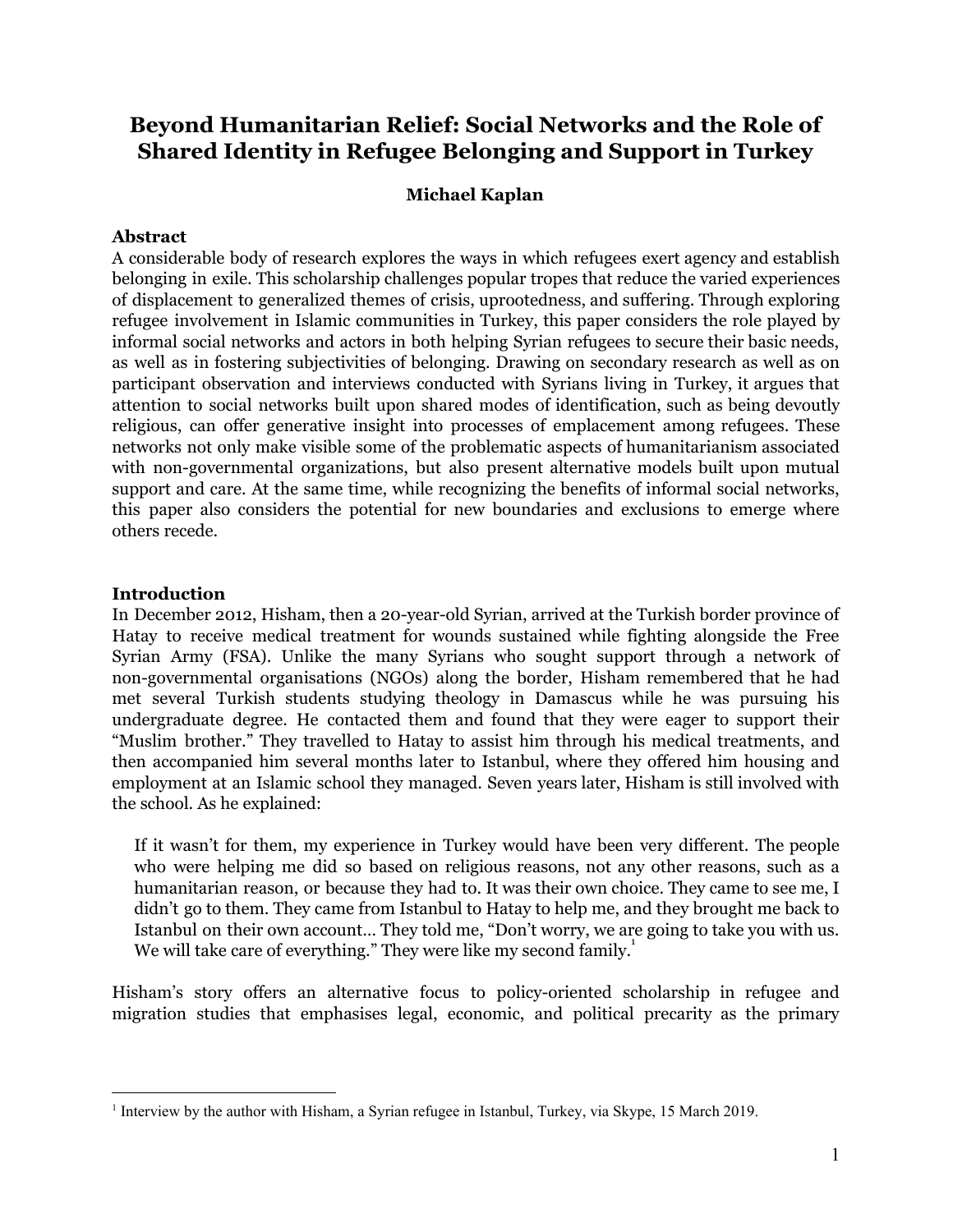experience of refugees in Turkey and the Middle East more broadly.<sup>2</sup> Indeed, while he complained of many of the same bureaucratic complications that continue to burden Syrians living in Turkey, he had developed a tight-knit social network and a sense of belonging in Istanbul.

As Tara Polzer notes, academic scholarship has a tendency to overlook the experiences of refugees who are well-integrated into their host countries.<sup>3</sup> While this derives, in part, from an interest in those who are most vulnerable and a desire to call into account government policies that disadvantage refugees, it simultaneously operates to reproduce an image of the refugee as a passive victim out of place and in need of saving.<sup>4</sup> In this paper, I would like to suggest that, in the context of the large-scale displacements from Syria, attention to alternative modes of identification, such as being religiously affiliated, can provide a helpful mode of analysis for scholars seeking to understand emplacement among refugees. This approach considers forms of identification that become important in context of displacement, looking beyond national identity as the sole, or primary, social identifier. Indeed, among the Syrians I met in Turkey, those who had proclivities toward Islamic action and education often felt secure and confident about their place in the country. They had connected with informal support networks that, while assisting with practical concerns, such as finding housing and employment, also offered spiritual support, companionship, and community.

Much of this paper draws on secondary scholarship in the social sciences, primarily anthropology, pertaining to displacement and humanitarianism, suggesting approaches to understanding belonging, identity, and social networks. These secondary sources are supplemented through accounts from my own ethnographic fieldwork in Turkey in Summer 2019, as well as several earlier and extended periods of reporting as a journalist.<sup>56</sup>I spent three months in the Istanbul neighborhood of Fatih, where I attended weekly gatherings organized by an Islamic community. Although institutionally independent, this community developed out of the larger Nurcu movement  $-$  a vast revivalist movement with various splinter communities that all read the writings of the Turkish theologian Said Nursi (d. 1960) — with the intention of reading Nursi's work in English. The community attracted educated Turks, international Muslims living in Turkey as professionals or students, and economic and political refugees. My research, which included participant observation and interviews with around a dozen Syrians, extended beyond the formal community, and instead considered the personal relationships interlocutors had built with one another. In light of discourses I regularly heard which depicted Istanbul as bifurcated between Syrian and Turkish spheres, I was surprised to find that many Syrian men<sup>7</sup> – sometimes in groups and sometimes as individuals – attended Turkish religious

<sup>&</sup>lt;sup>2</sup> To read about the many legal challenges Syrians face, see: Feyzi Baban, Suzan Ilcan, and Kim Rygiel, "Syrian Refugees in Turkey: Pathways to Precarity, Differential Inclusion, and Negotiated Citizenship Rights," *Journal of Ethnic and Migration Studies,* 2017, Vol. 43(1), p. 41–57.

<sup>&</sup>lt;sup>3</sup> Tara Polzer, "Invisible Integration: How Bureaucratic, Academic and Social Categories Obscure Integrated Refugees," *Journal of Refugee Studies,* Oxford, Oxford University Press, 2008, p. 477.

<sup>4</sup> Critiques of depictions of refugees as passive and out of place are common, but are often influenced by Liisa Malkki, "Refugees and Exile: From 'Refugee Studies' to the National Order of Things." *Annual Review of Anthropology,* 1995*,* Vol. 24(1), p. 495-523.

<sup>&</sup>lt;sup>5</sup> Note that names have been changed throughout the paper in order to protect the privacy of all interlocutors.

<sup>6</sup> While my experience as a journalist helped me to better understand the lives of my interlocutors, and to build important connections, this paper is primarily rooted in my recent ethnographic fieldwork.

<sup>7</sup> Due to cultural norms, I primarily had access to male gatherings.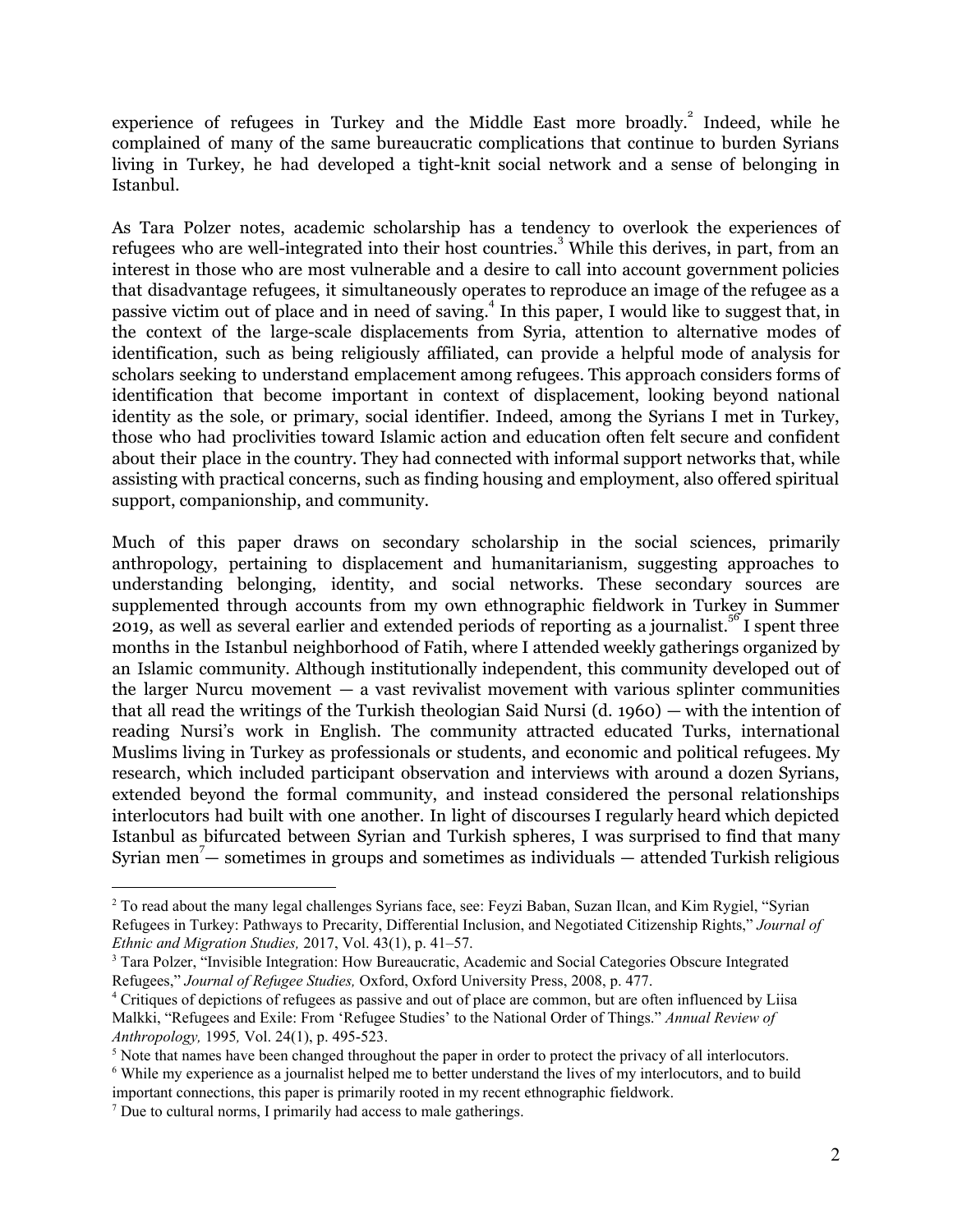events and had become involved in Turkish Islamic communities, even in spite of language barriers. In general, when asked about their support and connections, they indicated that they did not receive services from formal NGOs and instead depended upon informal community relationships. Donations were distributed, not through organised humanitarian bureaucracies intended to aid refugees, but instead on ad hoc, case-by-case basis intended to help "a brother" in a difficult situation. I thus treat these religious communities as social networks, which I define as the interpersonal relationships through which migrants secure basic needs and develop feelings of emplacement and belonging.<sup>8</sup>

In the analysis that follows, I present a broad overview of the situation for refugees in Turkey and raise questions pertaining to shared identity and Islam. I then explore the salience of the category of "refugee" and suggest ways in which their experiences align with, and diverge from, commonly held assumptions about refugees and humanitarian support. Not wanting to idealise the notion of a shared identity, in the conclusion, I suggest new problematics, fractures, and boundaries that have emerged in the context of socio-religious networks built upon shared affiliation. The conflict in Syria and the subsequent refugee influx has come about at a particularly critical juncture in Turkish history, insofar as religiosity as a unifying identity (among those Turks who do, indeed, identify as religious) has become an increasingly important social identifier under the Justice and Development Party (AKP).  $9^{9}$  In some ways, Syrians are both the beneficiaries of the AKP's commitment to a pan-Islamic vision, one that expresses particular concerns about fellow Muslims in need and, as such, they are also held up as its evidence.

### **Turkey as a Case for Thinking Outside the NGO**

Turkey provides an illustrative study into the practices of agency and emplacement among refugee communities. According to the Center for American Progress, a vast majority of Syrian refugees in Turkey, some 96 percent, live outside of refugee camps, in either urban or semi-urban areas. With nearly four million refugees living in Turkey, Syrian restaurants, cafes, and small businesses have been established throughout major cities. A majority of Syrians remain in the country's southern provinces, close to the Syrian border, but about one million Syrians are living in Istanbul, the economic capital.<sup>11</sup> As Turkish authorities attempt to phase out the refugee camps,  $\frac{1}{2}$  they are also implementing policies intended to integrate Syrian children

<sup>8</sup> Note that I borrow the first part of this definition, relating to basic needs, from Brigitte Suter, but add to the definition a sense of belonging, in line with how my interlocutors understood the role of these Islamic communities. Brigitte Suter, "Social Networks in Transit: Experiences of Nigerian Migrants in Istanbul," *Journal of Immigrant & Refugee Studies,* 2012, Vol. 10 (2)*,* p. 209.

<sup>9</sup> Ihsan Yilmaz, "Islamic Populism and Creating Desirable Citizens in Erdogan's New Turkey," *Mediterranean Quarterly,* 2018, Vol. 29(4), p. 52-76.

<sup>&</sup>lt;sup>10</sup> The Islamist-leaning AKP, led by President Recep Tayyip Erdogan, encourages family values and has overturned many of Turkey's formerly secular laws. Under the AKP government, many Islamic organizations and communities have enjoyed widening influence throughout the country.

<sup>&</sup>lt;sup>11</sup> This number is according to the Istanbul mayor, although only 500,000 Syrians are officially registered in the city, according to figures from the Interior Ministry. See: Sarah Dadouch and Khalil Ashawi, "Istanbul gives Syrians one month to return to provinces in which they are registered," website, *Reuters*, 22 July 2019, available at:

https://www.reuters.com/article/us-turkey-syrians/istanbul-gives-syrians-one-month-to-return-to-provinces-in-which -they-are-registered-idUSKCN1UH1Y6 [last accessed 20 August 2019].

 $12$  According to Alan Makoyvky, decisions to close the camps have been influenced, in part, by the economic success of Syrians residing outside of the camps; UN officials have also cited the importance of ensuring refugees are integrated into their "host" communities and live self-reliantly. Many refugees have themselves chosen to settle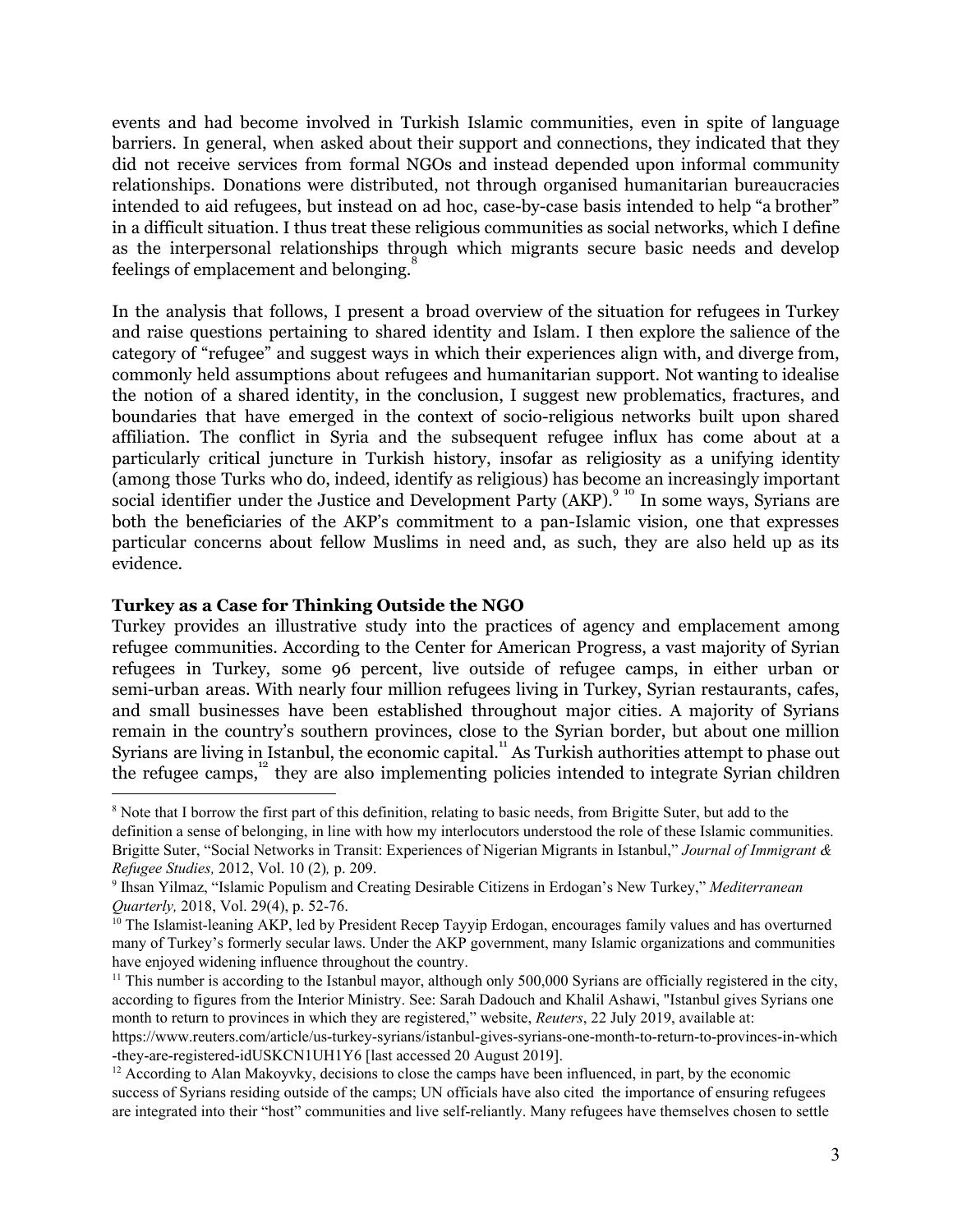into Turkish schools and Syrian workers into the economic system. As various studies have shown, few refugees have plans to return home anytime in the foreseeable future.<sup>13</sup> While some 75,000 Syrians have become naturalised Turkish citizens, a vast majority remain in limbo under temporary protection status.<sup>14</sup> The situation of refugees in the country thus represents that of a refugee population and humanitarian situation that is indefinite and in process of growing long-term and multi-generational.<sup>15</sup>

To meet the needs of a diverse, and often economically desperate population, a vast network of NGOs exists in Turkey today. As of 2017, a Turkish official stated that 48 foreign NGOs had received permission to operate in the country, although some (including International Medical Corps and Mercy Corps) were shuttered for their alleged cooperation in providing Syrian Kurds with humanitarian relief.<sup>16</sup> Many NGOs and international associations, including United Nations High Commissioner for Refugees (UNHCR), the United Nation's refugee agency, remain active in providing educational services and other programming and services to Syrians. However, a vast majority of humanitarian endeavours are led by Turkish NGOs, often working in partnership with international organisations. My interlocutors were most familiar with the work of the Foundation for Human Rights and Freedoms and Humanitarian Relief (IHH), a Turkish Islamic charity that operates globally. Their headquarters is located in the neighbourhood of Fatih in Istanbul, where my interlocutors primarily lived.

Because this paper focuses precisely on those refugees who "don't need help" — at least not from international NGOs — and who are "not immediately distinguishable from the general population," quantitative data is difficult to come by.<sup>17</sup> That noted, I do not intend to argue whether or not these experiences of participation in religious life, or in other forms of social networks, are reflective of a substantial percentage of Syrians living in Turkey. However, areas where Syrian commercial activities and social lives thrive, such as in the Fatih neighbourhood of Istanbul, suggest that many Syrians have built lives for themselves and experience emplacement and belonging in Turkey — which, of course, is not to suggest that they are content with their circumstances or the policies that regulate their lives. Rather, I consider these cases of Syrians who have become involved in Turkish socio-religious life for what they might reveal about the nature of displacement and identity in the Middle East. That includes how they might encourage scholars to expand their conception of humanitarianism beyond the workings of NGOs and to

outside of refugee camps, and the UNHCR provides a stipend to help support settlement outside of the camps. See: Alan Makovsky, "Turkey's Refugee Dilemma: Tiptoeing Toward Integration," website, *Center for American Progress*, 2019, available at:

<https://www.americanprogress.org/issues/security/reports/2019/03/13/467183/turkeys-refugee-dilemma> [last accessed 15 May 2019].

<sup>13</sup> Alan Makovsky, *op.cit,* 2019.

<sup>&</sup>lt;sup>14</sup> Syrians are able to apply for temporary protection in Turkey, which, while protecting their rights to remain in Turkey, does not afford them rights laid out in international conventions for refugees. Those under temporary protection are legally prohibited from traveling to other provinces, unless granted special permission.

<sup>&</sup>lt;sup>15</sup> Turkey is just one country in the region that is currently hosting a large population of Syrian refugees. In Lebanon, there are more than 1.5 million refugees, and in Jordan, 1.4 million. About 20 percent of refugees in Jordan live in camps, while Lebanon was wary to create camps due to its experiences with protracted Palestinian displacement. Both countries, as well as Turkey (explored further in the section below, "Fragmented Belongings") have experienced growing anti-refugee sentiment.

<sup>&</sup>lt;sup>16</sup> Bülent Aras and Yasin Duman, "I/NGOs' Assistance to Syrian Refugees in Turkey: Opportunities and Challenges," *Journal of Balkan and Near Eastern Studies*, 2019, Vol. 21(4), p. 478-491. <sup>17</sup> Tara Polzer, *op.cit.,* 2008, p. 477.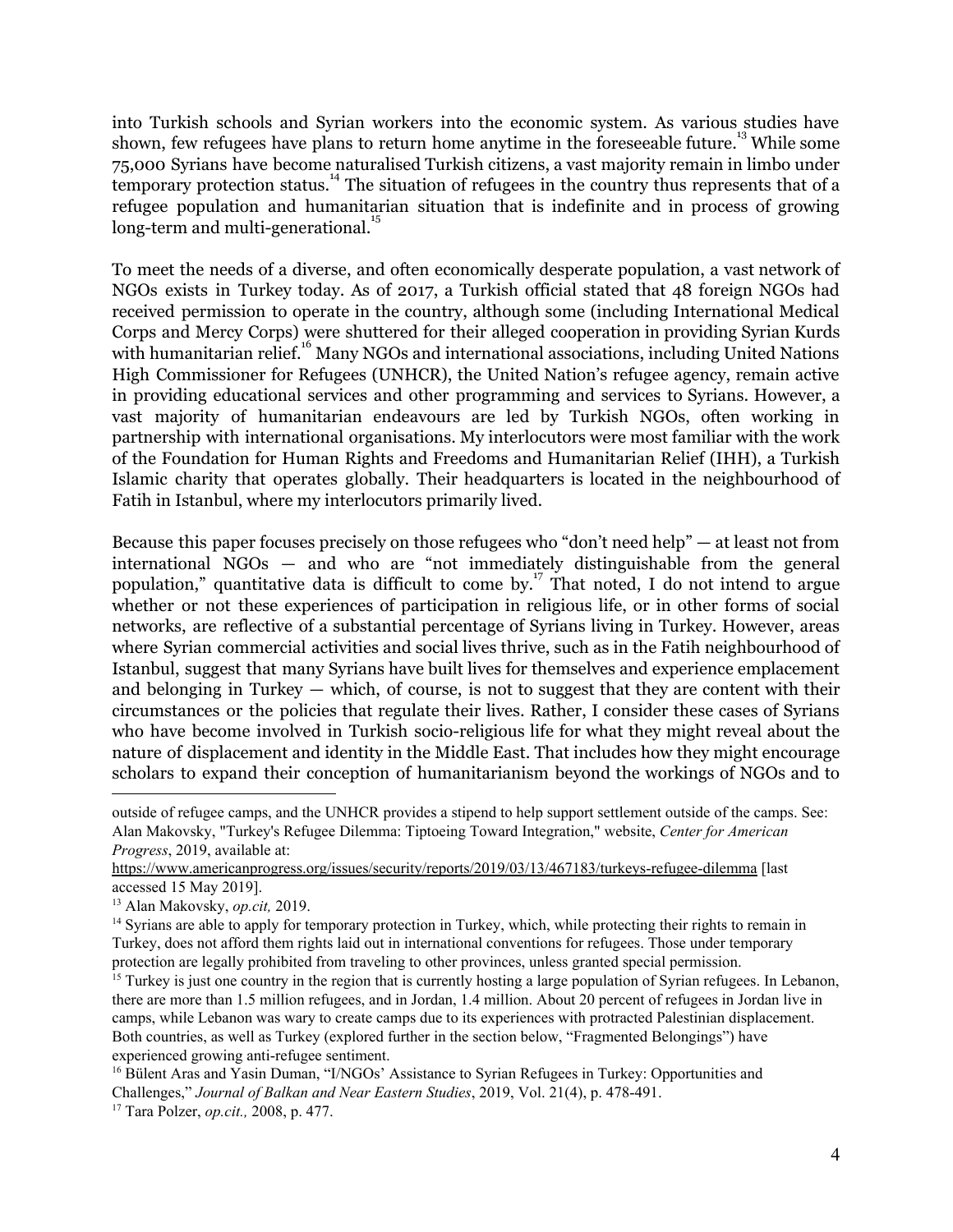remain attentive to the role played by informal social actors and networks, whether they are built upon religious identity or other potential modes of affiliation that transcend that of the nation.

## **Beyond 'Out-of-placeness:' From Refugee to** *Muhacir*

In recent decades, scholars within the social sciences have become increasingly sceptical of depictions of a generalised "refugee experience," reducible to narratives of out-of-placeness.<sup>18</sup> In the early 1990s, Liisa Malkki suggested that popular discourse, academic and policy-oriented literature, and refugee management has produced a ubiquitous way of thinking about (and conflating) identity/culture and territory/nation. These assumptions are reflected through the lexicon commonly available to speak about refugees: terms like "displacement" and "uprootedness," often associated with *crises*, insinuating a metaphysical attachment between place and identity. Malkki's own work with Hutu refugees, both within and outside of refugee camps, showed that interpretations of exile and home, as well as notions of identity and nation, varied depending on the circumstances of one's exile.<sup>19</sup> Since then, anthropology has seen a proliferation of studies exploring the ways through which the category of "refugee" can be a malleable one — sometimes providing the grounds upon which people stake political and historical claims, construct senses of belonging, and build solidarities.<sup>20</sup> This has, in many ways, weakened an emphasis on the "refugee" as the paradigmatic case of "bare life" to whom Giorgio Agamben referred, and instead encourages scholars to view refugees as agentive subjects.<sup>21</sup>

As Giulia El Dardiry observes, within studies of the Middle East, scholars have often highlighted a regionalist paradigm to counter a discourse that assumes refugees to be people out of place. This approach instead focuses on local and regional affiliations (often times Arabism and Islam) that become important in cases of mass-scale migrations and displacements. In a context of neoliberal restructuring programs, scholars also point to the relevance of socioeconomic relationships.<sup>22</sup> In the Turkish case, there remains a fairly clear division in public discourses between Syrians and Turks — especially, perhaps, given their linguistic and ethnic distinctions. Rather than reject difference, interlocutors often reproduced (and idealised) ethno-national diversity, expressing a cosmopolitan intrigue with culinary, linguistic, and other cultural practices. At the same time, they emphasised the importance of another, unifying identity: **belonging to a global Muslim community, which they referred to as the** *umma***.<sup>23</sup>** 

<sup>&</sup>lt;sup>18</sup> Liisa Malkki, "National Geographic: The Rooting of Peoples and the Territorialization of National Identity Among Scholars and Refugees," *Cultural Anthropology,* 1992, Vol. 7(1), p. 24-44.

<sup>19</sup> Ibid., p. 34-37.

 $20$  This is a theme explored in anthropological literature pertaining to Palestinian refugees especially, given the protracted nature of their displacement. See, for instance, Julie Peteet, *Landscapes of Hope and Despair: Palestine Refugee Camps,* Philadelphia, University of Pennsylvania Press, 2005; Ilana Feldman, *Life Lived in Relief: Humanitarian Predicaments and Palestinian Refugee Politics*, Oakland, University of California Press, 2018. <sup>21</sup> Giorgio Agamben, "We Refugees," *Symposium,* 1995, Vol. 49(2)*,* p. 116.

<sup>&</sup>lt;sup>22</sup> Giulia El Dardiry, "'People Eat People': The Influence of Socioeconomic conditions on Experiences of Displacement in Jordan," *International Journal of Middle East Studies*, Cambridge, Cambridge University Press, 2017, p. 703.

<sup>&</sup>lt;sup>23</sup> In her ethnography of migrants' conversions in Kuwait, Attiya Ahmad explores the relationship between Islamic *da'wa* movements, cosmopolitanism, and the *umma* concept. See: Attiya Ahmad, *Everyday Conversions: Islam, Domestic Work, and South Asian Migrant Women in Kuwait*, Durham, Duke University Press, 2017, p. 165-169.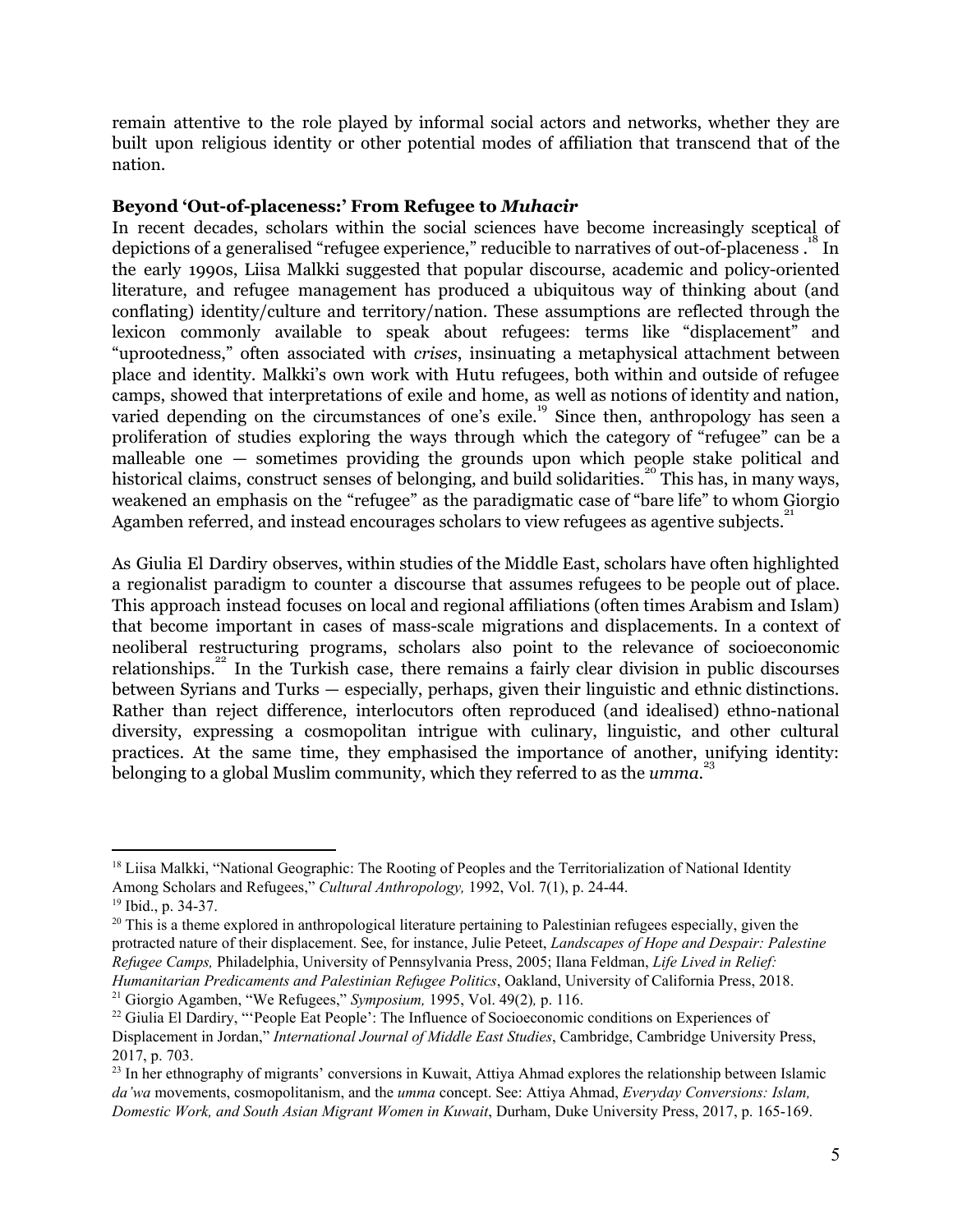In many respects, the *umma* was spoken about in aspirational terms — something that Muslims must strive to realise. Participants of the religious communities (which, as a broad category, are referred to as the *cemaat*) often referred to Syrians as *muhacir*, invoking the early Muslim emigrants who fled persecution with the Prophet Muhammad from Mecca to Medina.<sup>24</sup> Turkish interlocutors often said that Turks should act like the *ansar*, referring to those Muslims already living in Medina who welcomed and sheltered the Muslim emigrants. The analogy was explained to me as an attempt to recognise and negotiate ethno-national distinction, while understanding that Turks held a special responsibility to embrace their "Muslim brothers from Syria," just as the early Muslims had done with those fleeing Mecca. Within the religious communities in Fatih, usage of the term *muhacir* was seen as standing in contradistinction to terms like "refugees" or "guests" — terms viewed as alienating. It signalled an implicit critique of the wider Turkish public for failing to uphold their Islamic duties to support their co-religionists.

### **Refugee as Recipient and Provider**

Much literature in migration studies has focused on the role of shared identity with regards to the proliferation of Islamic NGOs.<sup>25</sup> These NGOs interweave a discourse of both Islamic solidarity and compassion and of neoliberal humanitarianism. While much of this literature offers generative insight into the way shared identity can be mobilised, and the multiplicity of forms humanitarianism can take, these studies tend to uphold the stark dichotomy between those "being saved" and those doing the saving — that is, humanitarian actors. They thus reproduce a generalisable image of the refugee-as-helpless-victim. Attention to social networks, on the other hand, reveals how refugees are simultaneously the recipients of support, while also participants and contributors to a community — thereby challenging the challenges of paternalism that, as many scholars note, are often associated with humanitarian endeavours.<sup>26</sup>

Within the socio-religious communities, interlocutors understood themselves as both recipients and providers of support. Those who provided them with help were not impersonal bureaucratic aid workers, but instead participants in their own communities. Tarek, a Syrian man in his early 30s, who is involved with one of the communities in Fatih and works as a teacher, explained how support within the religious communities functioned:

My situation in this country is difficult. I'm having difficulty with my *kimlik* [an identification card] so sometimes I need help. I can ask [a respected person in the community] to help me and he will [ask the others]. They helped me to find an apartment that way, and helped me pay it when I didn't have work. Then someone else will need some help. [A respected person] will come to me, he will say 'this brother needs help' and then I can help him.<sup>27</sup>

<sup>&</sup>lt;sup>24</sup> While deployed here as a form of camaraderie and solidarity, it is worth noting that the term *muhacir*, as the term *musafir* (guest), has been mobilised by politicians as a strategic alternative to referring to Syrians as refugees. As noted earlier, Syrians are granted temporary protection status, but are denied recognition as refugees, which would entitle them to certain rights.

<sup>25</sup> See, for instance: Mayka Kaag, "Transnational Islamic NGOs in Chad: Islamic Solidarity in the Age of Neoliberalism," *Africa Today*, 2008, Vol. 54(3), p. 3-18.

<sup>&</sup>lt;sup>26</sup> Estella Carpi, "The Political and the Humanitarian in Lebanon. Social Responsiveness to Emergency Crisis from the 2006 War to the Syrian Refugee Influx," *Oriente Moderno*, 2014, Vol. 94(2), p. 409.

<sup>&</sup>lt;sup>27</sup> Interview by the author with Tarek, a Syrian refugee, in Istanbul, Turkey, 13 July 2016. Interestingly, Tarek's kimlik issue resolved shortly following our initial interview, and he managed to secure semi-reliable employment.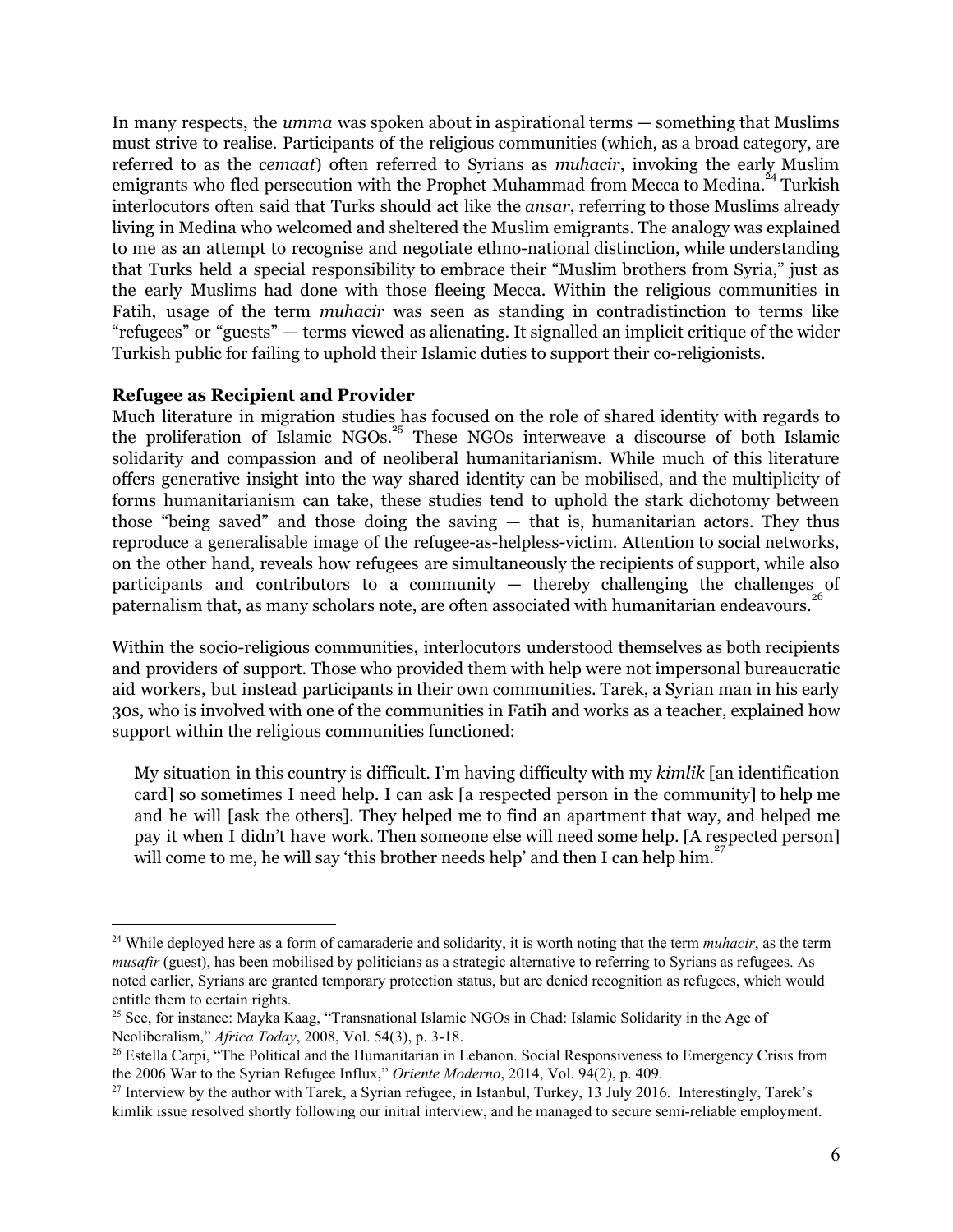The cyclical nature of giving reflects that which Marcel Mauss described as a cycle of reciprocity, helping to bind a community together.<sup>28</sup> Mauss suggests that individuals engage in acts of gift-giving that, although feeling to be voluntary, are circumscribed by social obligation, engaged in reciprocal cycles of giving, receiving and returning gifts. At the time of my fieldwork in Summer 2019, Tarek was renting out a room in his apartment at a low cost to a Turkish friend who had fallen on difficult financial circumstances — further reflecting the cycle of reciprocity that occurs within this context. Apartment sharing was one common way Syrians, and others, found support through the network. Several interlocutors who were struggling financially were given affordable housing through dormitories associated with religious communities.

Tarek's role as both receiver and giver of support reflects what Noga Malkin, writing in a context of formalised humanitarian endeavours, describes as "a more fluid understanding of refugees as people located in various, fluctuating, positionalities."<sup>29</sup> Indeed, Syrians like Tarek who had been involved in a community for extended periods of time often served in multiple symbolic and practical capacities and had gained a level of respect that they often did not feel in other spaces. Because Syrians were often viewed as being well educated in traditional Islamic studies, including Qur'anic recitation, they were often called upon to lead the community in prayers. This was the case not only within the weekly gathering I attended, but also within the other Sufi communities I observed, where the leaders of the religious orders would occasionally step aside to allow a Syrian theology student or elder to lead.

In terms of serving in functional humanitarian roles, Syrians who had strong networks with both Turks and Syrians were often called upon as intermediaries in charitable giving. Shadi, another long-time participant in the community, said that Turkish friends would often ask him if he knew of families that needed support, especially around holiday times.<sup>30</sup> "It has become about people you trust," Shadi said, explaining why people elected to donate their charity through his social connections, rather than through NGOs. "It's moved away from giving to [humanitarian organisations] to more private and personal giving. They [Turkish people] want to know that you know the person." He, as the majority of my Syrian interlocutors, voiced critiques of how NGOs were thought to distribute their funds. Knowing that I was studying humanitarianism, Syrians would frequently engage me with questions (and opinions) along the following lines: "Do you think that [specific NGO] is really doing anything? Maybe they rarely do projects, but there's lots of media and photographs. They exaggerate I think."<sup>31</sup>

These religious networks also provided Syrians with important social relationships that helped them feel grounded in Turkey. While Shadi appreciated the theological teachings, he spoke about the Nurcu community, and other religious involvements, primarily as fulfilling social and practical needs that helped him feel more comfortable in Turkey. He maintained a certain pride in being familiar with Turks, and believed that it would help his upward mobility. He explained:

You need some way to meet new people. In Istanbul, it's either mosques during prayer services, or the *cemaats*. Or you go and have coffee or something, but at a café, but practicing

<sup>28</sup> Marcel Mauss, *The Gift: Forms and Functions of Exchange in Archaic Societies,* Chicago, Hau Books, 2016.

<sup>29</sup> Noga Malkin, "My Brother's Keeper: The Double Experience of Refugee Aid-Workers," *Journal of*

*Peacebuilding & Development,* 2015, Vol. 10(3), p. 47.

<sup>&</sup>lt;sup>30</sup> Interview by author with Shadi, Syrian refugee, Istanbul, 5 August 2019.

<sup>&</sup>lt;sup>31</sup> Informal discussion between author and Syrian refugee, Istanbul, 25 June 2019.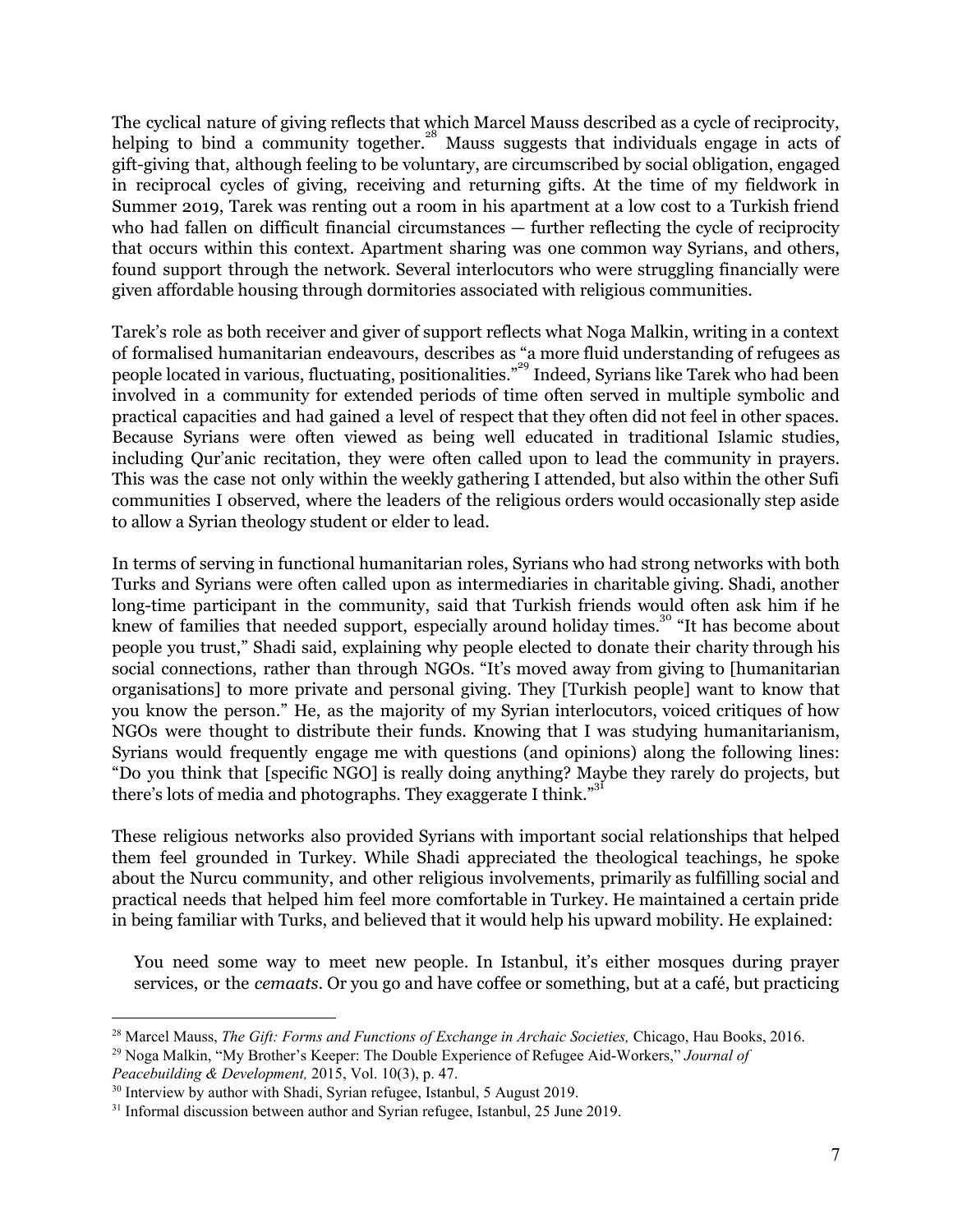Muslims will not go there, for people who don't want to be seen in that climate.<sup>32</sup> Cemaat is the best substitute that there is now … It's because of the *cemaats* that I know the Turkish community here more than the Syrians. I wanted to know the Turkish [people], so I know how they act and so that I could learn Turkish.

For many Syrians, the Turkish language posed a major barrier to feeling comfortable in the country. Shadi, having learned Turkish by living with Turkish-speakers and involving himself in religious communities, emphasised that he held a certain attachment to Turkey that many other Syrians he had met did not experience. In general, the Syrians involved with the Islamic communities in Fatih had achieved basic proficiency in Turkish and also spoke of a long-term future for themselves in Istanbul.

# **Fragmented and Precarious Belongings**

Feelings of belonging were often brought into question by discrimination and discomfort Syrians faced in other contexts. In recent years, anti-refugee sentiment has grown increasingly pronounced in Turkey. While Turks initially believed that Syrians would return to their homes shortly after they began arriving to the country in 2011, their protracted presence has brought under scrutiny the AKP's ostensibly hospitable policies, as well as its support for Syrian rebels fighting Bashar al-Assad. Increasingly, opposition parties have framed the AKP's policies in Syria as entrenching Turkey in conflict with its neighbours and contributing toward an overburdening refugee crisis. In political discourse, the refugee situation has been blamed for a worsening economy and many secularists argue that Syrians are turning the country more conservative. Referring to "integration" in the public discourse is now politically untenable; politicians instead refer to "harmonisation."<sup>33</sup> The latter accepts Syrian presence within the country, while recognising them only as "guests" who, as a generalised collective, will eventually return home.

In the increasingly tense and polarised political climate, feelings of belonging were fragmented and spatialised. Walking through the streets days after the Istanbul governor's office announced heightened regulations on Syrians, Musaib, who settled in Istanbul in 2017, looked around vigilantly for police patrols. Without being registered legally in Istanbul, he was susceptible to detention and deportation to the province where he initially registered for his residency.<sup>34</sup> As soon as we reached a café, where a table of Turkish friends, Syrians, and several other internationals waited, Musaib grew visibly at ease, his body relaxed. His dichotomised feelings — between fear/alienation and comfort/belonging — were reflected in Musaib's very understanding of the country and its demographics. He believed that the Turkish society was "split in two halves. One half is accepting us, and loving us, and compassionate with us, they are from the same religion... but the other half, let's say, the secular Turks are not accepting us."<sup>35</sup> I challenged him, noting that conservative politicians have pushed for tightened restrictions on Syrians lately and that many leftists (who are secular) supported Syrian rights. He added nuance to his position, explaining that some of the religious Turks did not like Syrians either, but that they must be distinguished from those who believe that "all the people are the same, because we are Muslims." He defined these people as belonging to the religious communities.

<sup>&</sup>lt;sup>32</sup> He later explained that he preferred social spaces that were gender segregated.

<sup>33</sup> Alan Makovsky, *op.cit., 2019*.

<sup>34</sup> Sarah Dadouch and Khalil Ashawi, *op.cit.*, 2019.

<sup>&</sup>lt;sup>35</sup> Interview by author with Musaib, Istanbul, 28 July 2019.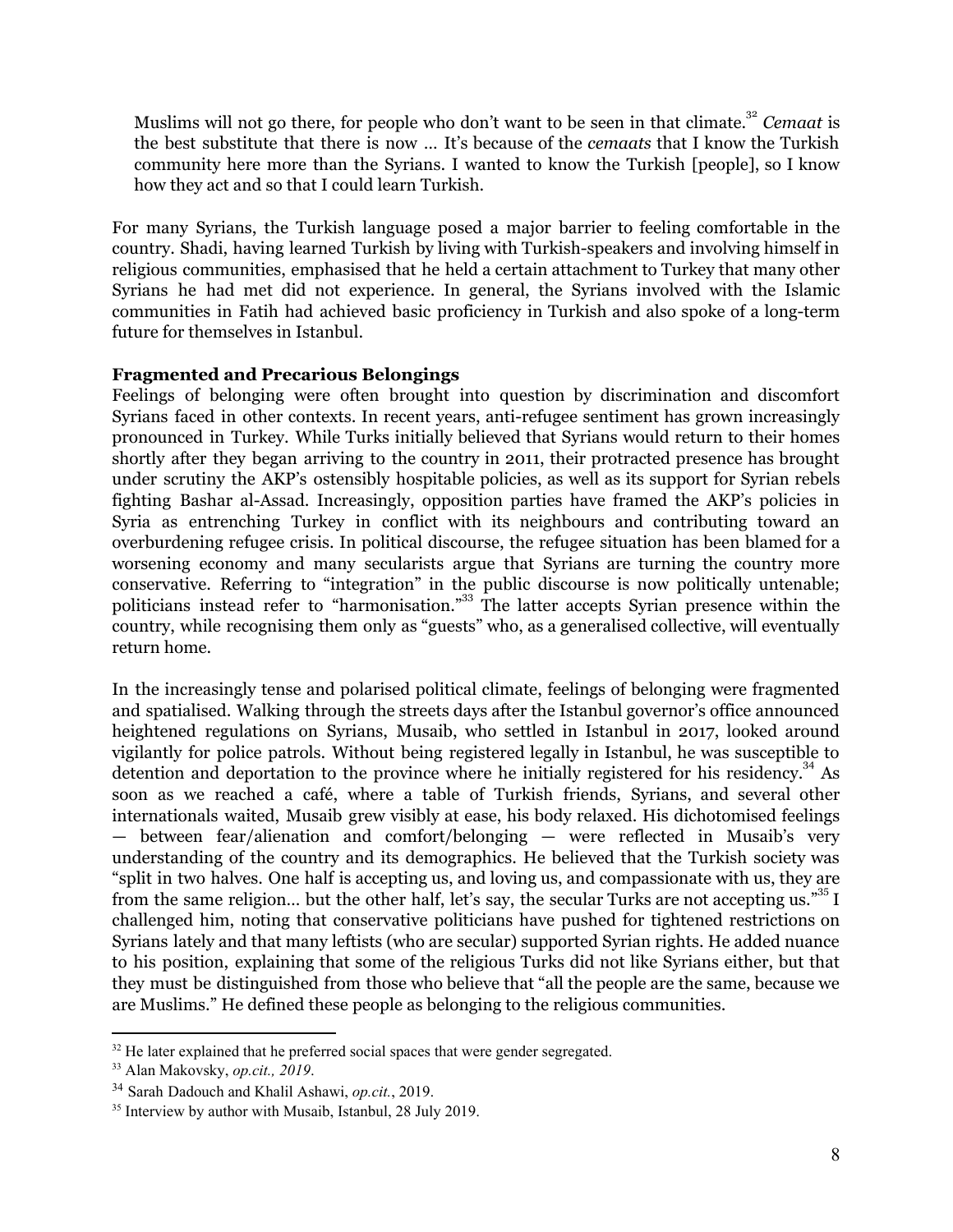Musaib's experiences and interpretation here counters the notion of religious identity as a generalised and shared affiliation. Not all Turks — even those who might be labelled "religious" in Turkish discourse (a dichotomy Musaib had adopted) — were understood to be welcoming simply because they shared a Muslim identity. And yet, a shared identity held acute salience in his experience, helping to build selective spaces and networks of fraternity and support where shared modes of association — in this case, Islamic identity — were emphasised. In other words, shared religious identity provided the potential for connection, but it did not guarantee it. This serves to complicate discourses that treat integration as either-or, suggesting that one might feel at place in one space, while alienated elsewhere. It seems worth noting that, despite his anxieties in Turkey — and perhaps as much because of those anxieties — Musaib has AKP flags hanging throughout his apartment. He would like to get married in Istanbul ("maybe to a Turk") and has recently begun the lengthy process of applying for citizenship.

### **Emergent Boundaries and Stratification**

Scholars in migration studies have widely praised the role of informal social networks in helping to integrate migrants into their new country. Yet, as Brigitte Suter argues through her study of African migrant networks in Istanbul, scholarship has often overlooked the nature of exploitation that occurs within such networks. She suggests that legal and economic difference, in addition to the different lengths of time and acquired knowledge among migrants, produced new forms of stratification that encouraged jealousy and distrust. She further highlights stratification based on pre-existing divisions, especially ethnic differences that existed among the migrant communities she studied. 36

Among the social networks I studied in Fatih, emergent hierarchies were subtle. The Nurcu community actively sought to eschew formalised positions of authority, and instead intended the space to be one where "brothers come together and just read."<sup>37</sup> There was no formal membership. Nonetheless, within a network where, as I have argued, reciprocity is essential, being able to contribute (whether materially or immaterially) served as a form of social currency. This meant that those with much to contribute — whether through contributing, for instance, knowledge, or who were well-connected — found considerable respect. Those with little to contribute — namely, the most needy and "under-educated" — were unlikely to find a place within the community. Interlocutors accepted that they could not accommodate everyone, and that they did not want people to start attending merely in hopes of finding practical support — something they said occasionally occurred, especially when refugees first began settling in Fatih. One of the long-time participants said, "We have tried to do our part for our brothers, but our part is little. We cannot help everyone."<sup>38</sup> In this sense, this community could not, and did not intend to, replace the role of the NGO.

Further, the refugee crisis has come at a particularly critical moment in Turkish politics and history — at a time when the Turkish government, under the AKP, has sought to promote a pan-Islamic vision. Indeed, under the AKP, the Turkish government has sought to extend its political reach beyond its own nation, especially in an effort to support disenfranchised and

<sup>36</sup> Brigitte Suter, *op.cit.*, 2012, p. 220.

<sup>37</sup> Interview by author with *halaqa* founder, Istanbul, 30 July 2019.

<sup>38</sup> Interview by author with Turkish organiser of the *halaqa*, Istanbul, 11 July 2019.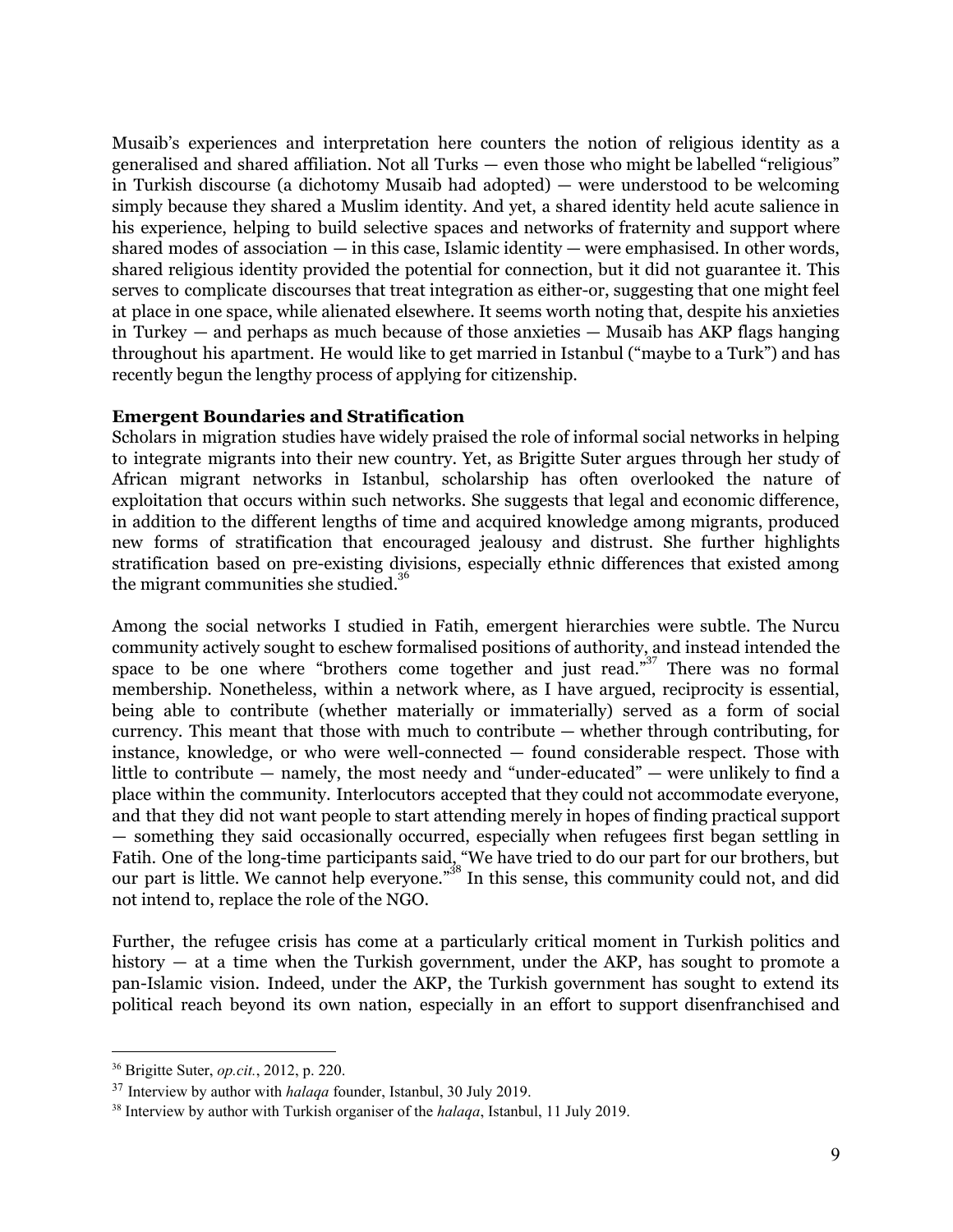struggling Muslim communities globally, through what many label a form of "soft power."<sup>39</sup> As such, it is no surprise that Syrian refugees  $-$  given the presence of nearly 4 million in the country — are often held up in public and political discourses as the paradigmatic beneficiaries of Turkish hospitality and humanitarianism. Following the coup attempt in Turkey in July 2016, for instance, Turkish media outlets were quick to point out that many Syrian refugees were "among the strongest supporters of the Turkish government."<sup>40</sup> Due to the fact that much of Turkey's conservative population is proud of the AKP's positioning as a humanitarian government, it is worth considering further how discourses of humanitarianism and cultural openness are mobilised, potentially pressuring Syrians to perform certain forms of gratitude and express contentedness with their situation in Turkey.

Syrians were generally wary to complain about their situation in the country near Turks. They proceeded into political discussions cautiously and generally emphasised their loyalties to Turkey. When I asked a Syrian interlocutor whether he and his Syrian friends complained about their situation in Turkey amongst themselves, he told me, as others, that "they do, but they wouldn't want Turks to hear." I could not help but noting that he distanced himself from those who express criticisms, using the pronoun "they".<sup>41</sup> This raises questions: What sorts of acceptable speech and expressions are accepted within these social networks? What forms of compromise and censorship are expected to make such spaces "work"?

# **Conclusion**

Refugees living in protracted contexts of displacement frequently encounter bureaucratic, legal, economic, and political issues. While much policy-oriented literature tends to focus on these challenges, many scholars have begun to consider the relationships, new forms of identities, and the various solidarities and mutual support produced through processes of emplacement. In this paper, I have suggested that shared modes of association, and religion in particular, provide helpful modes of analysis for the investigation and understanding of inclusion and refugee support. While a focus on shared affiliation risks overstating religion's role as a unifying social force, this paper instead shows that identities such as being Muslim emerge as important and unifying identities in limited spaces — analysed here through an interest in the role of Islamic social networks — rather than broadly among a population.

These social networks offer refugees support that they otherwise are likely to receive only through humanitarian agencies, and thus, present an alternative form of support and care. Rather than reproducing divisions between aid-provider and aid-receiver, or, put differently, between saviour and victim, these social networks present cases of mutual support, where roles and responsibilities fluctuate. As presented in the case of Hisham, he contrasted the motivations of those with whom he received support "based on religious reasons" to those who did so impersonally for "humanitarian reason or because they had to."<sup>42</sup> The former he spoke about in terms of fictive kinship  $-$  that is, as his "second family."<sup>43</sup> While providing practical support,

<sup>39</sup> Sinem Adar and Halil Ibrahim Yenigun, "A Muslim Counter-Hegemony?: Turkey's Soft Power Strategies and Islamophobia," website, *Jadaliyya*, 2019, available at: <https://www.jadaliyya.com/Details/38646>. [last accessed 8 December 2019].

<sup>40</sup> TRT World, "Syrians in Turkey celebrate government triumph over coup attempt," online video, *Youtube*, 21 July 2016, available at: <https://www.youtube.com/watch?v=FZhIsBSgRDo> [last accessed 15 May 2019].

<sup>41</sup> Informal discussion between author and Syrian refugee, Istanbul, 15 July 2019.

<sup>42</sup> Interview by the author with Hisham, a Syrian refugee in Istanbul, Turkey, via Skype, 15 March 2019.

<sup>43</sup> Interview by the author with Hisham, a Syrian refugee in, in Istanbul, Turkey, via Skype, 15 March 2019.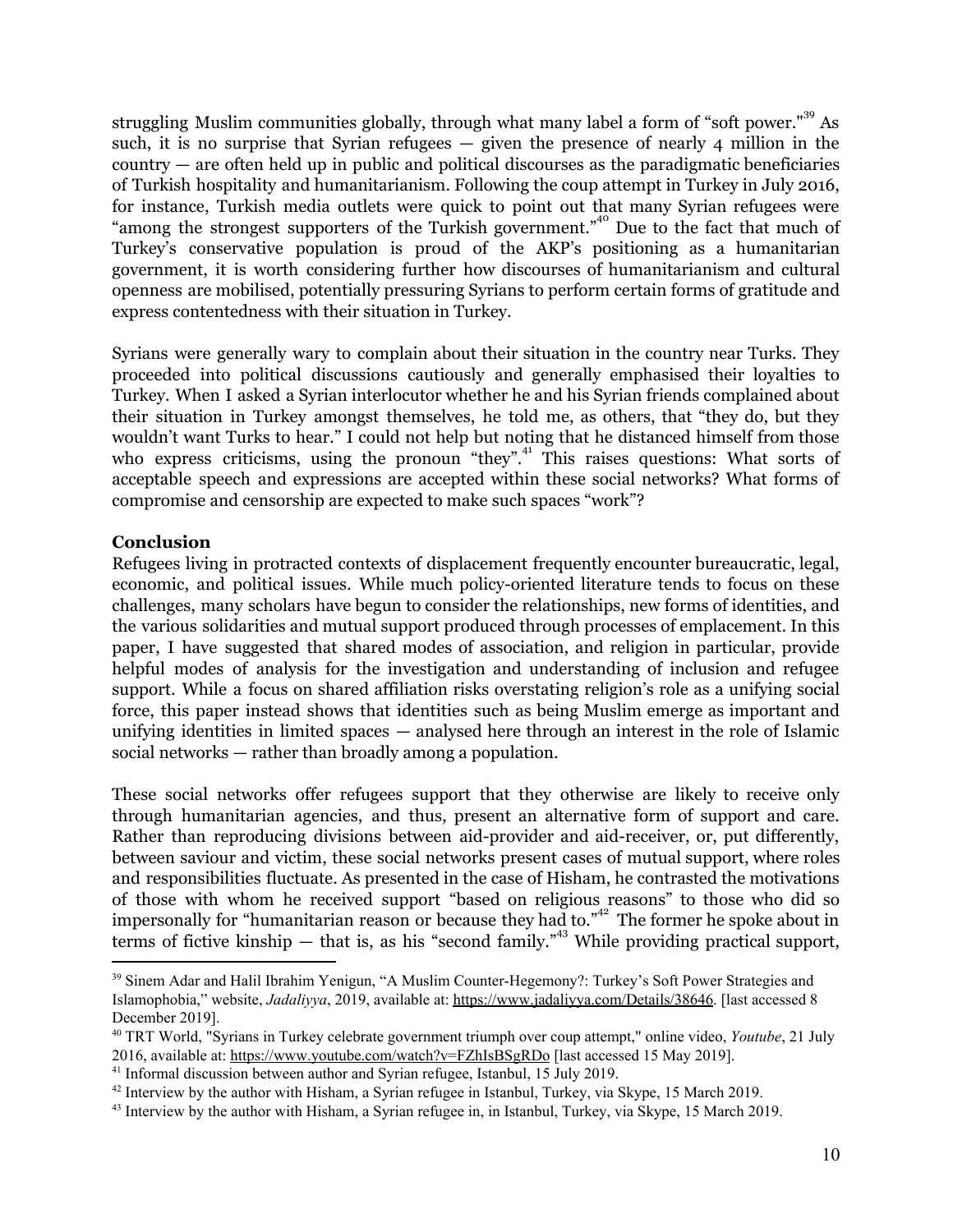these cases reflect how social networks can provide forms of camaraderie and community, thereby helping refugees to feel a sense of belonging in their ostensible "host" nation.

At the same time, there exists a risk in narrowly focusing on the beneficial outcomes of social networks that are built on shared modes of identification, insofar as it ignores the role of class, ethnicity, and politics.

#### **Acknowledgements**

I am grateful to the Institute for Middle East Studies (IMES) at George Washington University, which generously supported my ethnographic research during the Summer 2019. I also thank the editors of this issue, Maissam Nimer and Risha Jagarnathsingh, and the two anonymous reviewers, who helped to develop and strengthen this article through their thoughtful and constructive feedback. Most of all, I am indebted to my interlocutors in Turkey, who graciously allowed me glimpses into their lives and welcomed me into their homes and communities.

#### **Bibliography**

Sinem Adar and Halil Ibrahim Yenigun, "A Muslim Counter-Hegemony? Turkey's Soft Power Strategies and Islamophobia," website, *Jadaliyya*, 2019, available at: <https://www.jadaliyya.com/Details/38646> [last accessed 8 December 2019].

Giorgio Agamben, "We Refugees," *Symposium,* 1995, Vol. 49(2*)*, p.114-119.

Attiya Ahmad, *Everyday Conversions: Islam, Domestic Work, and South Asian Migrant Women in Kuwait*, Durham, Duke University Press, 2017.

Bülent Aras and Yasin Duman, "I/NGOs' Assistance to Syrian Refugees in Turkey: Opportunities and Challenges," *Journal of Balkan and Near Eastern Studies*, 2019, Vol. 21(4), p. 478-491.

Feyzi Baban, Suzan Ilcan, and Kim Rygiel, "Syrian Refugees in Turkey: Pathways to Precarity, Differential Inclusion, and Negotiated Citizenship Rights," *Journal of Ethnic and Migration Studies,* 2017, Vol. 43(1), p. 41-57.

Estella Carpi, "The Political and the Humanitarian in Lebanon. Social Responsiveness to Emergency Crisis from the 2006 War to the Syrian Refugee Influx," *Oriente Moderno*, 2014, Vol. 94 (2), p. 402-427.

Sarah Dadouch and Khalil Ashawi, "Istanbul gives Syrians one month to return to provinces in which they are registered," website, *Reuters*, 22 July 2019, available at: https://www.reuters.com/article/us-turkey-syrians/istanbul-gives-syrians-one-month-to-retur n-to-provinces-in-which-they-are-registered-idUSKCN1UH1Y6 [last accessed 20 August 2019].

Giulia El Dardiry, "'People Eat People': The Influence of Socioeconomic conditions on Experiences of Displacement in Jordan," *International Journal of Middle East Studies,* 2017, Vol. 49 (4), p. 701-719.

Ilana Feldman, *Life Lived in Relief: Humanitarian Predicaments and Palestinian Refugee Politics*, Oakland, University of California Press, 2018.